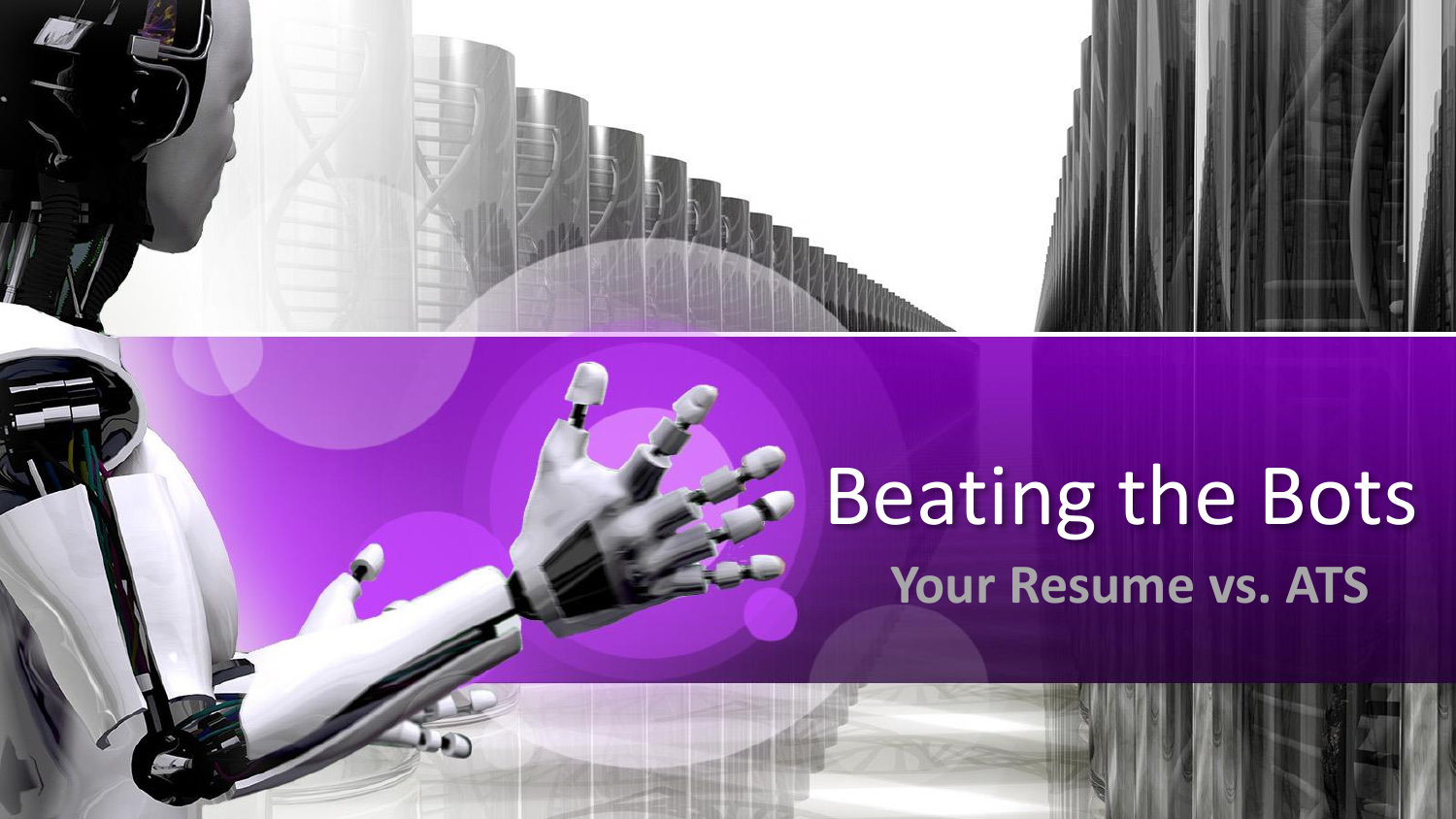### What is an ATS?

- ATS stands for Applicant Tracking System. It is a software application that enables the electronic handling of recruitment and hiring needs. Applicant tracking system software provides recruiting and hiring tools for companies. Among other functions, these systems collect and sort thousands of resumes.
- When you apply for a job online, your resume isn't typically going directly to a recruiter or hiring manager. It's first being processed by an ATS.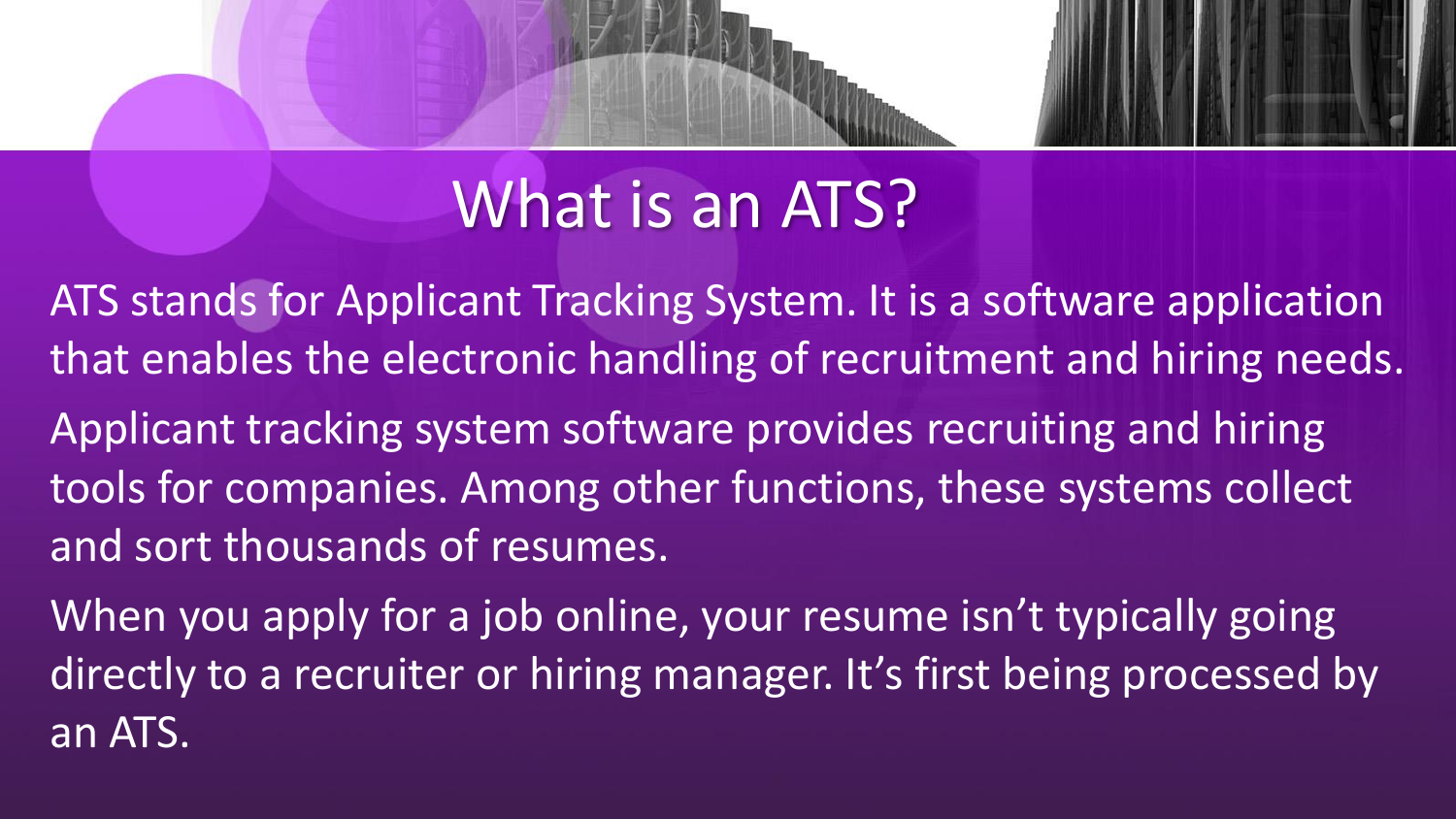## Why do employers use an ATS?

- $\triangleright$  Top employers hire for several jobs at a time and receive hundreds of resumes for each posted position.
- $\triangleright$  Many online applicants are unqualified, but figure it was "worth a try", ATS weeds these applicants out.
- $\triangleright$  ATS keeps all resumes in one place, helping hiring managers stay organized.
- $\triangleright$  ATS help hiring managers narrow the applicant pool by highlighting top candidates.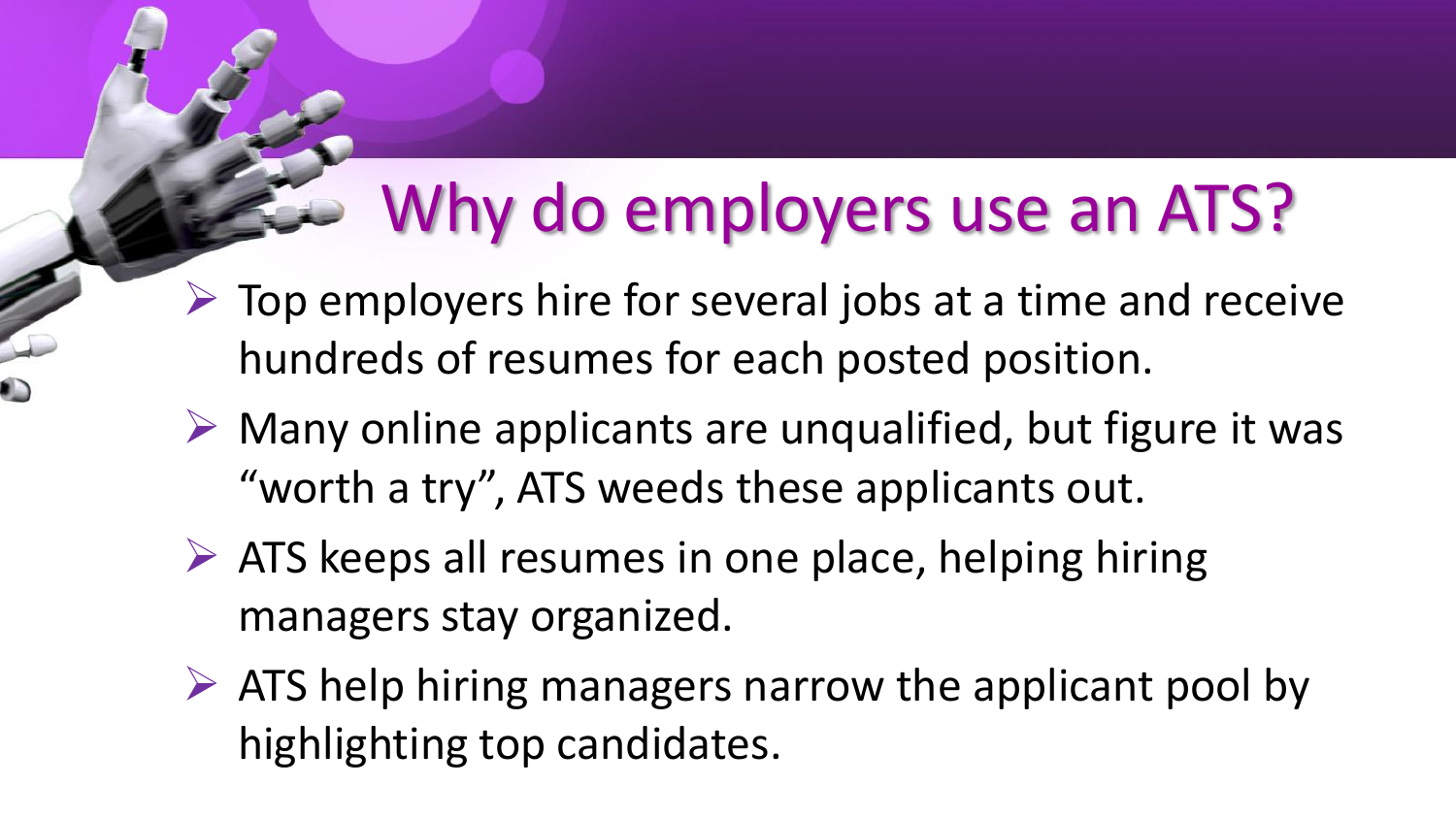# How common are ATS?

98% of Fortune 500 companies, 66% of large companies, and 35% of small organizations rely on ATS software. If you're applying through an online form, you're applying through an ATS.

#### TOP ATS

Taleo Workday SuccessFactors CATS Greenhouse Brassring SmartRecruiters iCIMS Jobvite jazzHR BambooHR Lever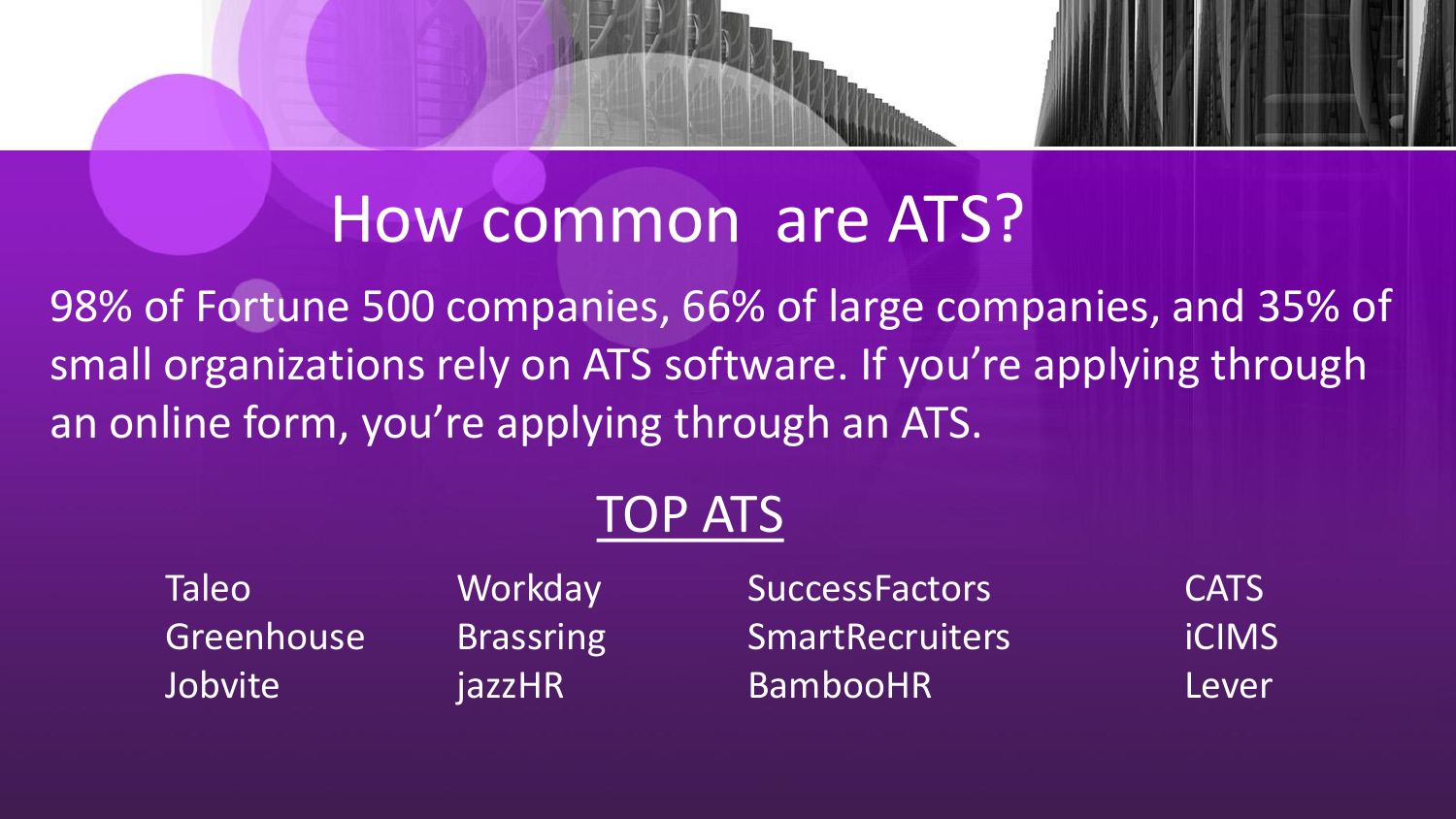### How does an ATS work?

Ô

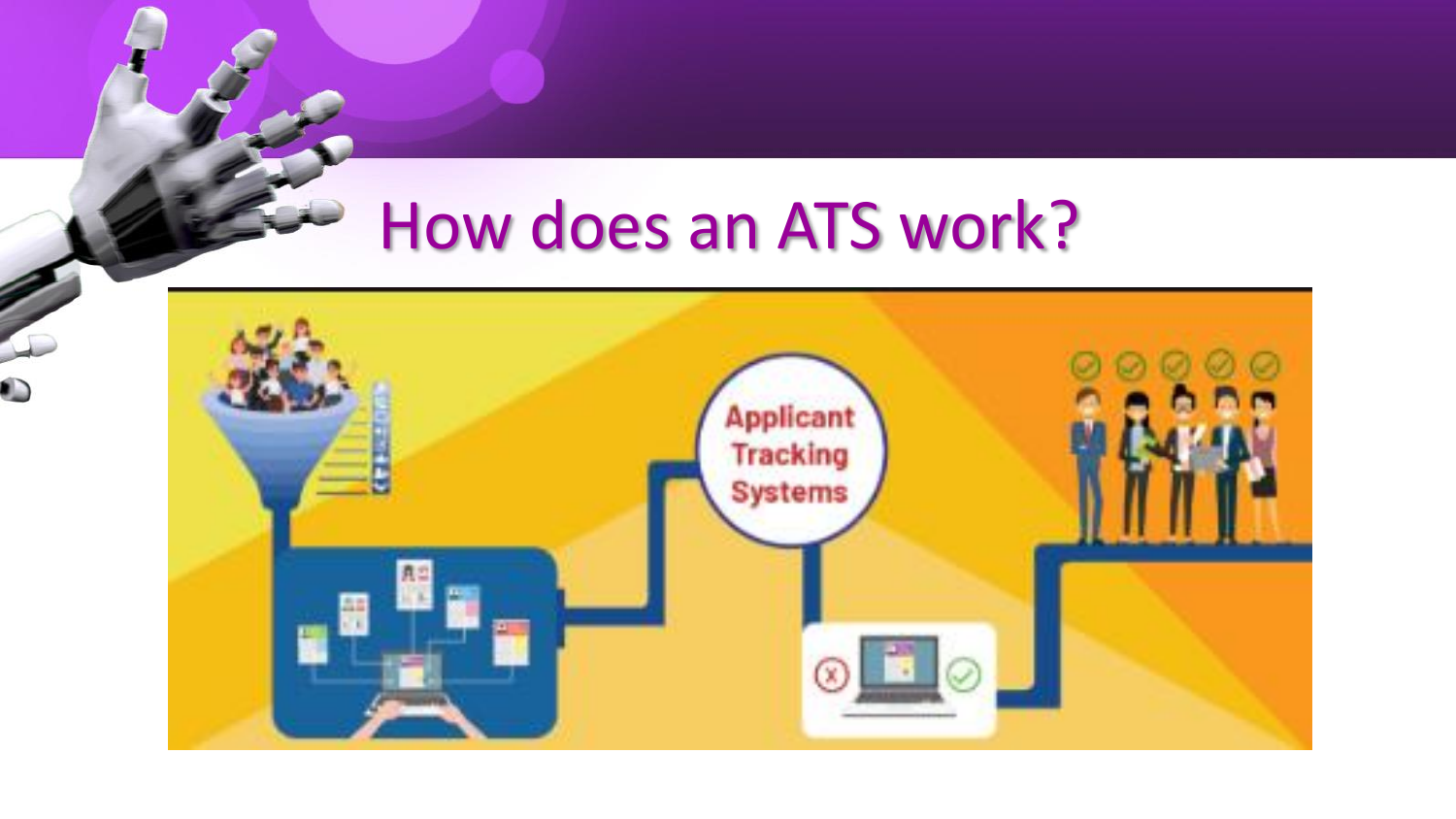### **An ATS works in 3 ways:**

- *1. View Applications-* some recruiters can still choose to glance at resumes which are stored in the ATS, even after the original job is filled.
- *2. Automatic Rankings-* some ATS compare your resume to the position description, then ranks each applicant based on how well they score. This allows recruiters to focus on great matches.
- *3. Keyword Searches-* recruiters can filter resumes by key skills and titles. Searches can contain multiple terms. The better you are at including key terms, the more success you will have with recruiters.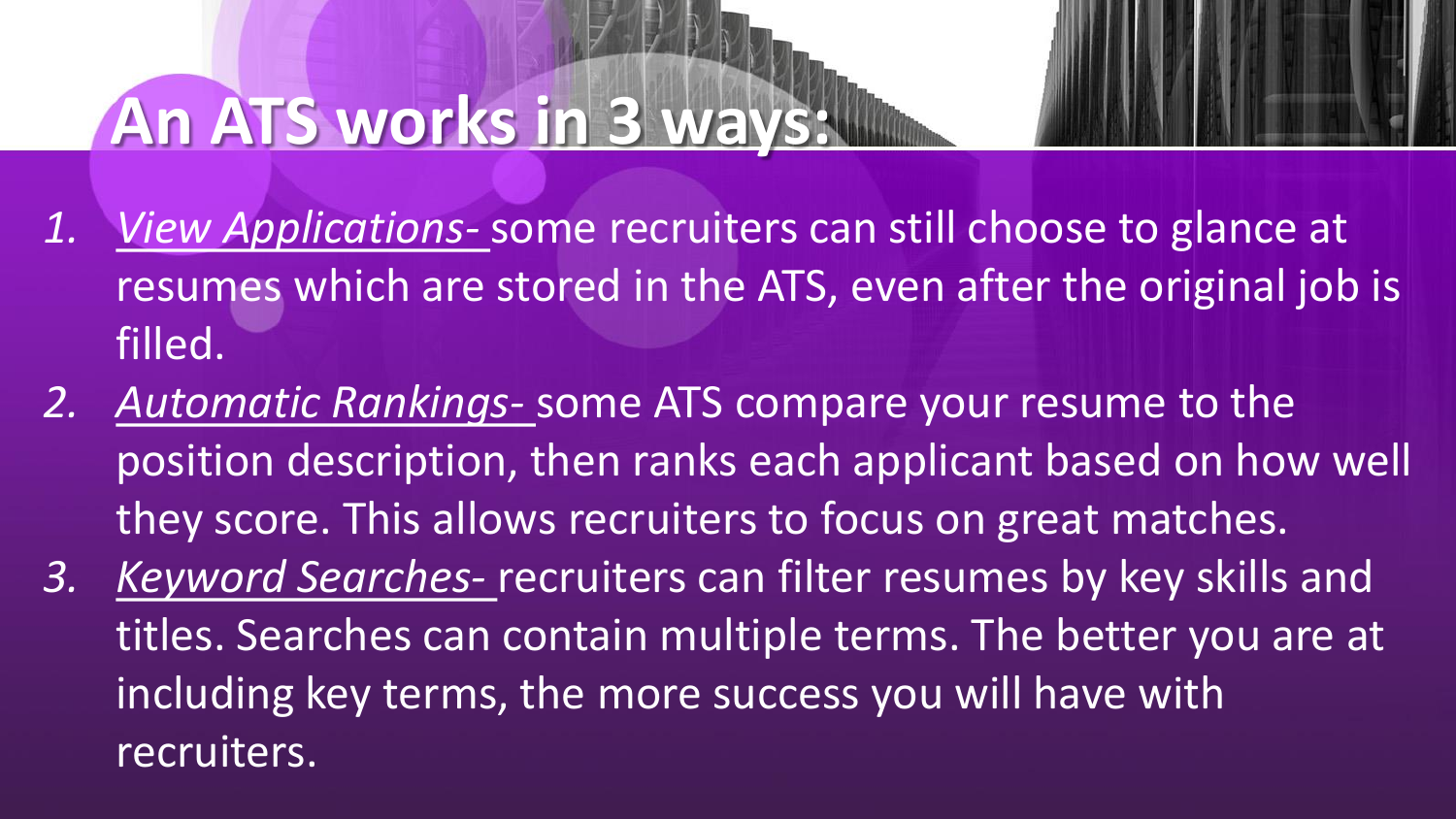### How do I know which keywords to include?

Sites like jobscan.com can help by analyzing your resume against the job description to show the top skills and keywords missing from your resume.

| <b>SKILLS COMPARISON</b>  |                         | <b>HIGHLIGHTED SKILLS</b> |                        |
|---------------------------|-------------------------|---------------------------|------------------------|
| <b>SKILL</b>              | VARIATIONS <sup>@</sup> | <b>RESUME</b>             | <b>JOB DESCRIPTION</b> |
| Manufacturing             |                         | ×                         | 5                      |
| <b>Field Service</b>      |                         | 3                         | 3                      |
| Troubleshooting           |                         | 1                         | 3                      |
| <b>Engineering</b>        |                         | ×                         | 3                      |
| Electrical                |                         | ×                         | 3                      |
| <b>CAD</b>                |                         | 1                         | $\overline{2}$         |
| <b>Engineering Design</b> |                         | ×                         | $\overline{2}$         |
| 3d Printing $\times$      | $\curvearrowright$      | 1                         | $\overline{2}$         |
| <b>Solidworks</b>         |                         | ×                         | $\overline{2}$         |
| Specification             |                         | ×                         | <b>Predicted Skill</b> |
| <b>Fluidics</b>           |                         | ×                         | <b>Predicted Skill</b> |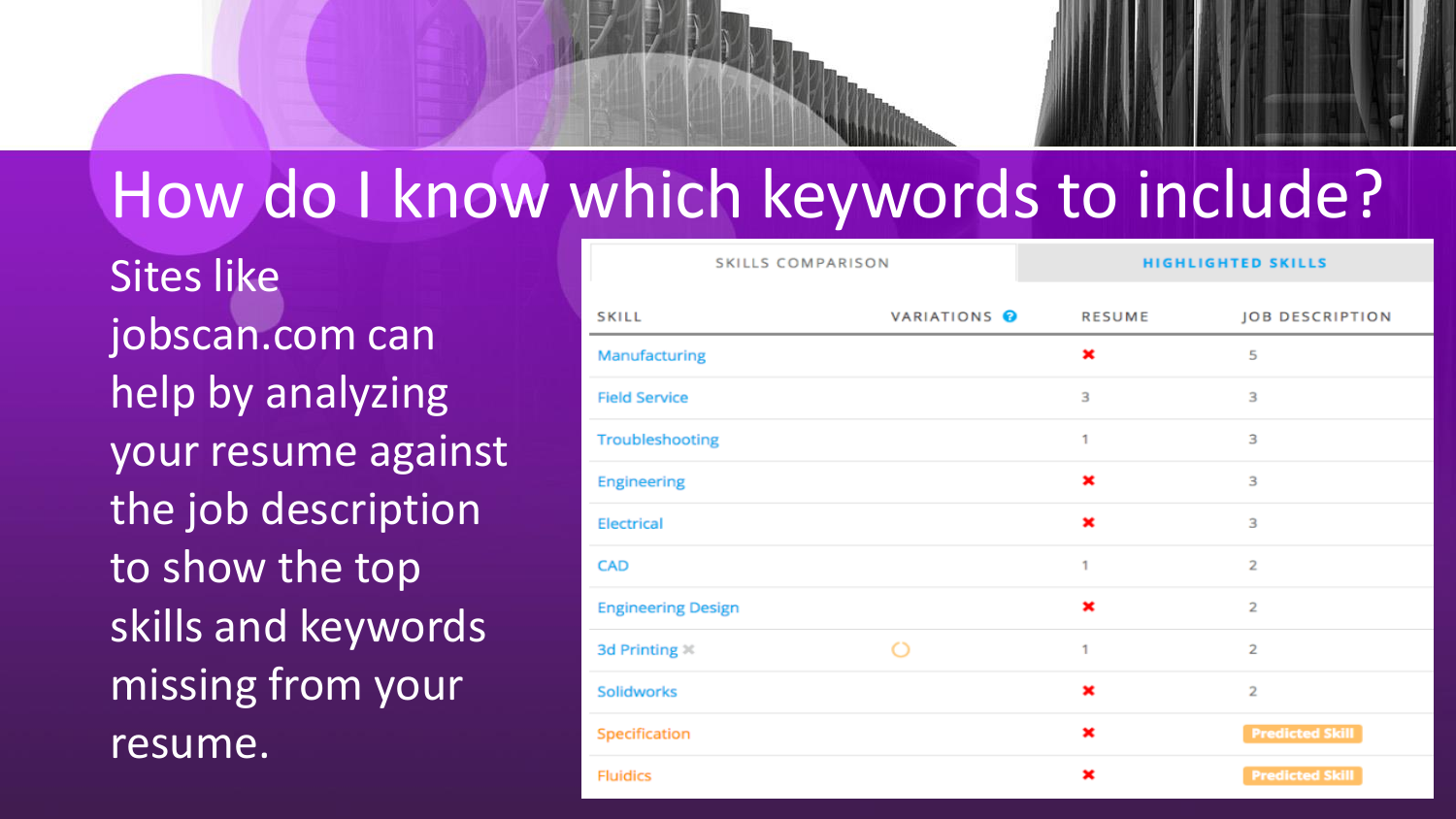#### Optimize Keywords



Using a Qualifications Summary, Core Competencies, or Skills section instead of a Career Objective will allow you to include many ATSfriendly keywords and will give the hiring manager the important information right at the top of your resume.

Search position descriptions for key job titles and words relevant to the position to which you are applying. You can use critical keywords more than once (2-3 times max), some ATS tally each mention of a keyword. Use exact matches for keywords: a recruiters search for "management" will only find you if your resume contains "management", not "manager" or "managed".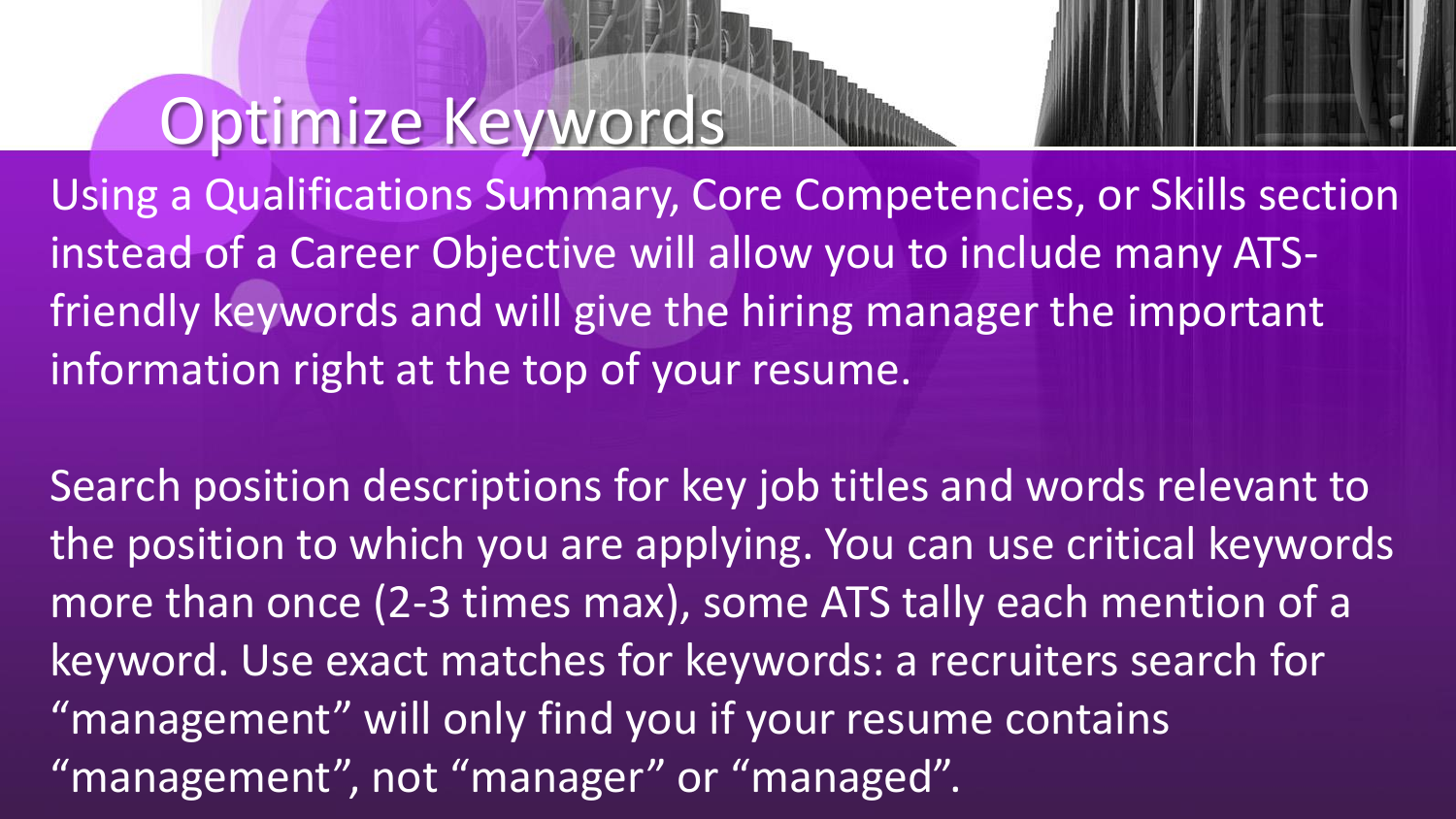### Adding Keywords Isn't Enough

**Applicant Tracking Systems screen out or reject an** estimated 70% or more of resumes, usually for one of two reasons:

- $\triangleright$  Resumes don't reflect the desired qualifications or omitted keywords.
	- $\triangleright$  Resumes are formatted in a way that the ATS can't digest the information.

This means great, qualified candidates get ignored or rejected for reasons they might not realize.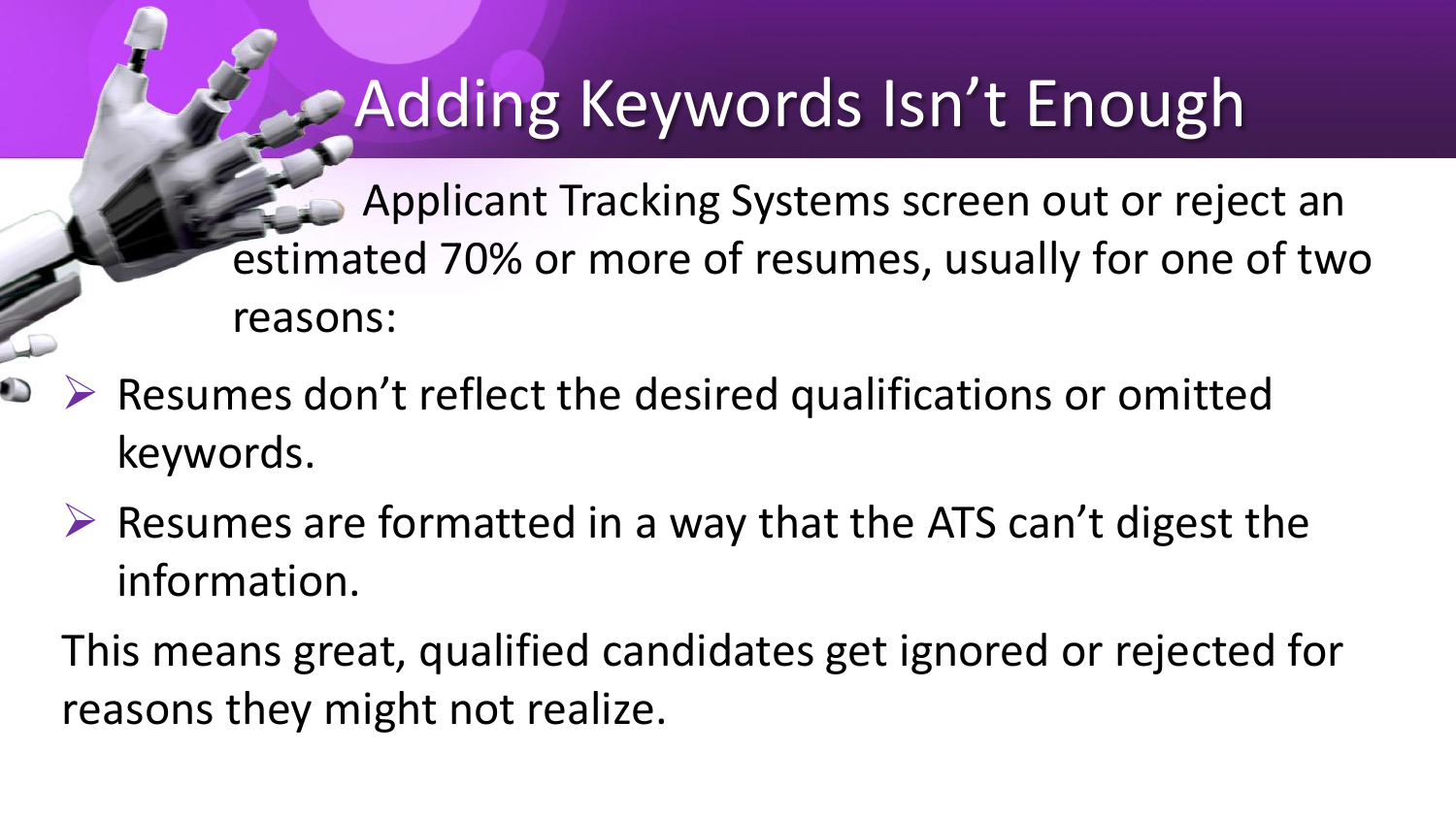#### Formatting Fixes

- ➢ Use standard formatting in a normal font like Ariel, Courier, or Times New Roman in a size of at least an 11 point. Remove any images, designs, charts, or tables.
- ➢ Use only standard headings on your resume: Education, Skills, Qualifications, etc. Don't use cute or unfamiliar headings like 'Where I've Been', Background, Affiliations, or Publications.
- ➢ Spell out and then abbreviate. For example: Certified Public Accountant (CPA) or Master of Business Administration (MBA)
- ➢ Submit resumes as a Word document, not a PDF
- ➢ Don't use Headers or Footers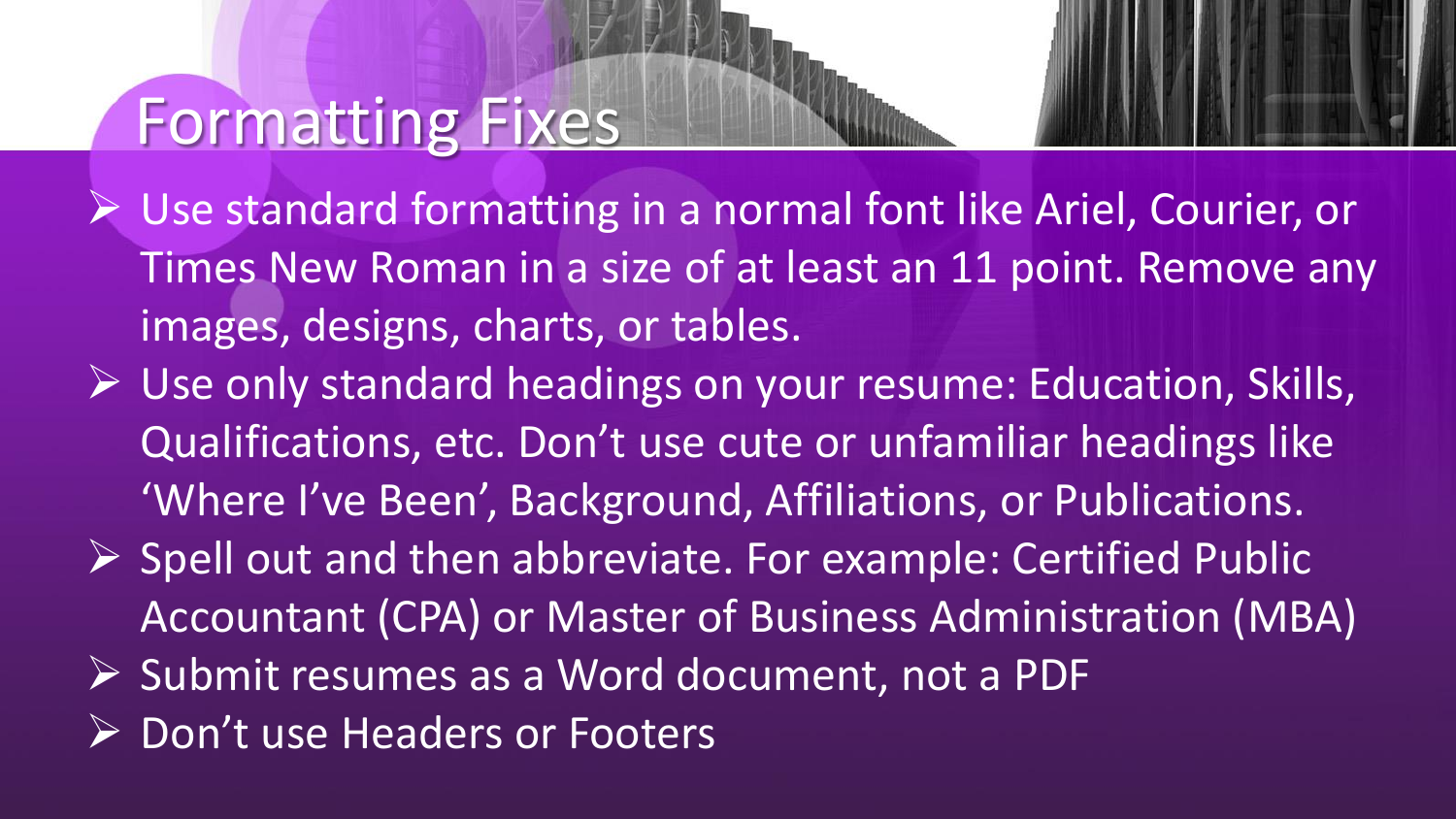#### Work Experience

An ATS will parse the information contained in your resume, so it is important that you sequence your work experience correctly: **Company Name/City and State/ Job Title/ Start Date-End Date**

In your resume, the sequence would look like: **XYZ Company, Nanticoke, PA- Sales Manager (Apr. 2018-Present)**

Systems may be screening resumes based on the amount of experience required for a particular job. Using a month & year will allow the ATS to calculate time. Using just a year, the ATS will calculate zero time in a particular role.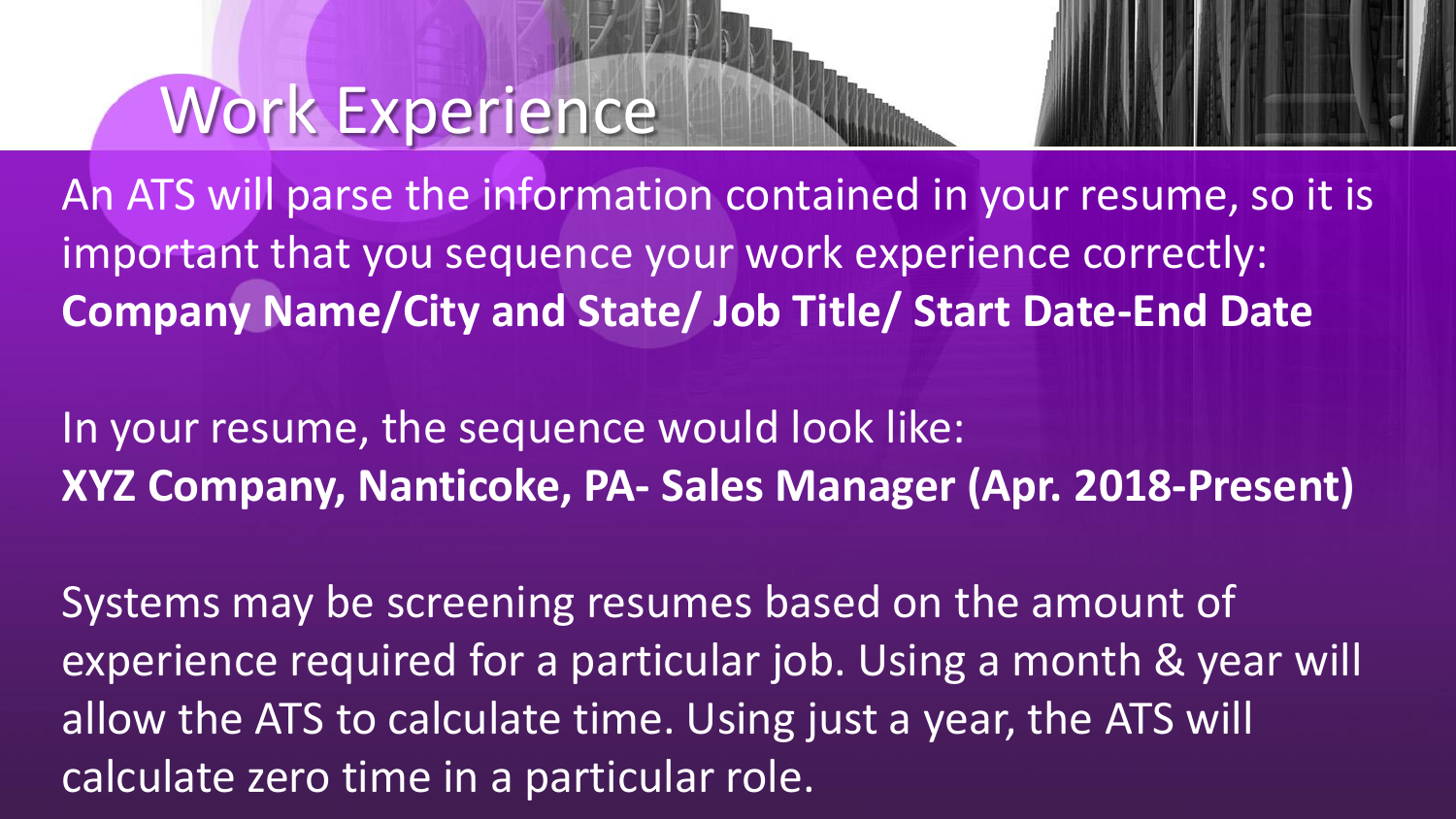

"Knockout Questions" Generally, these questions appear early in the online application process or before the last screen. They are meant to keep hiring managers from wasting their time interviewing candidates who don't have the experience or appropriate background. There are 6 types of 'Knockout Questions':

- Work permissions- Are you legally authorized to work in the US?
- Work Experience- How many years experience do you have?
- Software ability/technical questions- rate as: none, some, expert
- Education and/or Training- Do you have current CPR Certification?
- Work Preferences- Do you prefer to work alone or in a team?
- Demographics- Used to track recruitment activities.